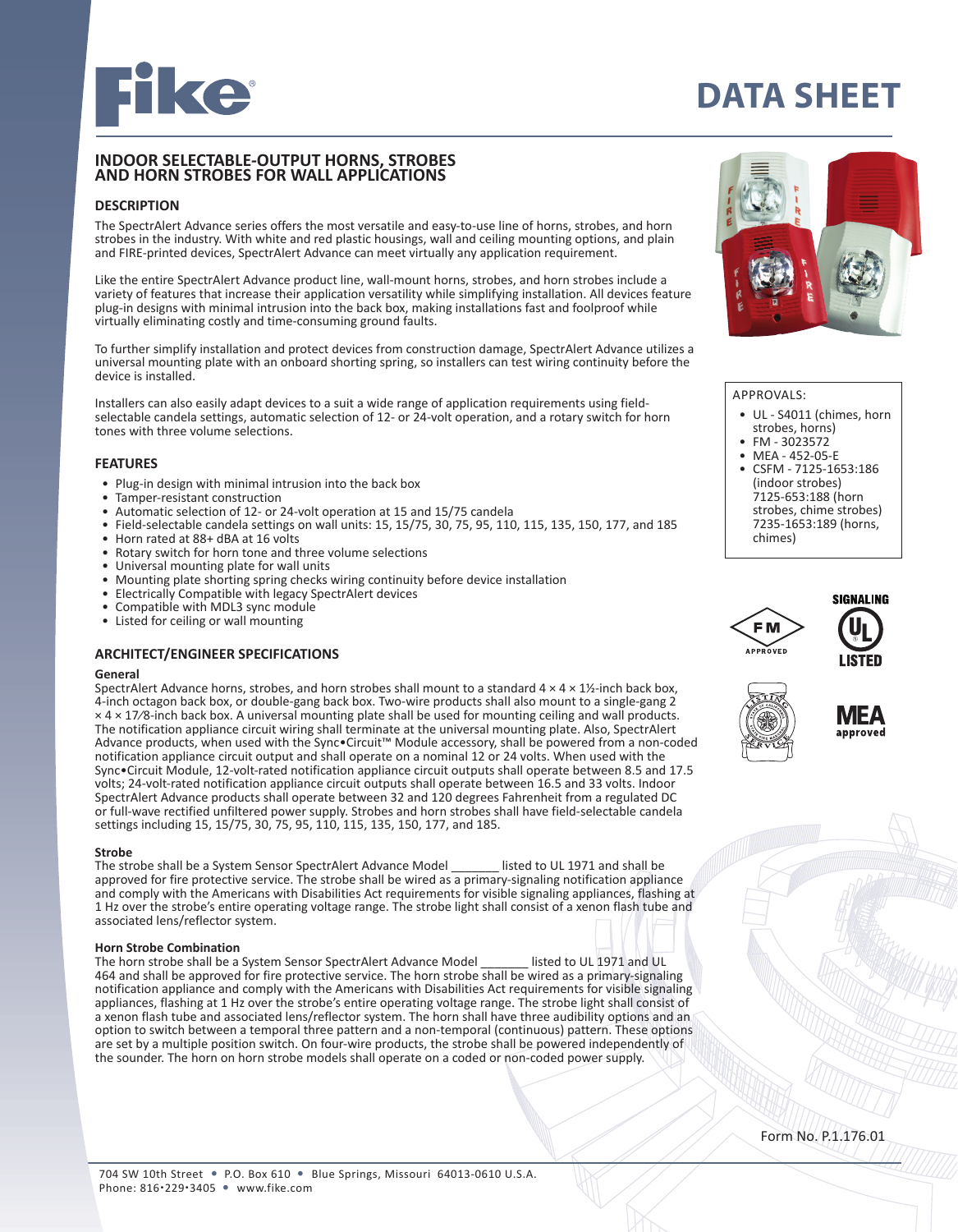#### **Synchronization Module**

The module shall be a System Sensor Sync•Circuit model MDL3 listed to UL 464 and shall be approved for fire protective service. The module shall synchronize SpectrAlert strobes at 1 Hz and horns at temporal three. Also, while operating the strobes, the module shall silence the horns on horn strobe models over a single pair of wires. The module shall mount to a  $411/16 \times 411/16 \times 21/8$ -inch back box. The module shall also control two Style Y (class B) circuits or one Style Z (class A) circuit. The module shall synchronize multiple zones. Daisy chaining two or more synchronization modules together will synchronize all the zones they control. The module shall not operate on a coded power supply.

| <b>SPECIFICATIONS</b>                                                               |                                                                                                                                         |
|-------------------------------------------------------------------------------------|-----------------------------------------------------------------------------------------------------------------------------------------|
| <b>Physical/Electrical Specifications</b>                                           |                                                                                                                                         |
| <b>Standard Operating Temperature:</b>                                              | 32°F to 120°F (0°C to 49°C)                                                                                                             |
| Humidity Range:                                                                     | 10 to 93% non-condensing                                                                                                                |
| Strobe Flash Rate:                                                                  | 1 flash per second                                                                                                                      |
| Nominal Voltage:                                                                    | Regulated 12 DC/FWR or regulated 24 DC/FWR1                                                                                             |
| <b>Operating Voltage Range2:</b>                                                    | 8 to 17.5 V (12 V nominal) or 16 to 33 V (24 V nominal)                                                                                 |
| Operating Voltage Range (MDL3):                                                     | 8.5 to 17.5V (12 V nominal) or 16.5 to 33 V (24V nominal)                                                                               |
| Input Terminal Wire Gauge:                                                          | 12 to 18 AWG                                                                                                                            |
| <b>Wall-Mount Dimensions:</b>                                                       | 5.6" L $\times$ 4.7" W $\times$ 2.5" D (142 mm L $\times$ 119 mm W $\times$ 64 mm D)                                                    |
| (including lens)                                                                    |                                                                                                                                         |
| Horn Dimensions:                                                                    | 5.6" L × 4.7" W × 1.3" D (142 mm L × 119 mm W × 33 mm D)                                                                                |
| Wall-Mount Back Box Skirt Dimensions:                                               | $5.9''$ L $\times$ 5.0" W $\times$ 2.2" D (151 mm L $\times$ 128 mm W $\times$ 56 mm D)                                                 |
| (BBS-2, BBSW-2)                                                                     |                                                                                                                                         |
| <b>Wall-Mount Trim Ring Dimensions:</b>                                             | 5.7" L $\times$ 4.8" W $\times$ 0.35" D (145 mm L $\times$ 122 mm W $\times$ 9 mm D)                                                    |
| (sold as a 5 pack) (TR-HS, TRW-HS)                                                  |                                                                                                                                         |
| Notes:                                                                              |                                                                                                                                         |
|                                                                                     | 1. Full Wave Rectified (FWR) voltage is a non-regulated, time-varying power source that is used on some power supply and panel outputs. |
|                                                                                     |                                                                                                                                         |
| 2. P, S, PC, and SC products will operate at 12 V nominal only for 15 and 15/75 cd. |                                                                                                                                         |

## **UL CURRENT DRAW DATA**

| UL Max. Strobe Current Draw (mA RMS) |         |              |             |     |            |  |  |  |
|--------------------------------------|---------|--------------|-------------|-----|------------|--|--|--|
|                                      | Candela | 8-17.5 Volts | 16-33 Volts |     |            |  |  |  |
|                                      |         | DC           | <b>FWR</b>  | DC  | <b>FWR</b> |  |  |  |
|                                      | 15      | 123          | 128         | 66  | 71         |  |  |  |
|                                      | 15/75   | 142          | 148         | 77  | 81         |  |  |  |
| <b>Standard</b>                      | 30      | NA.          | <b>NA</b>   | 94  | 96         |  |  |  |
| Candela                              | 75      | NA.          | <b>NA</b>   | 158 | 153        |  |  |  |
| Range                                | 95      | NA.          | <b>NA</b>   | 181 | 176        |  |  |  |
|                                      | 110     | NA.          | <b>NA</b>   | 202 | 195        |  |  |  |
|                                      | 115     | NA.          | <b>NA</b>   | 210 | 205        |  |  |  |
|                                      | 135     | NA.          | <b>NA</b>   | 228 | 207        |  |  |  |
| High                                 | 150     | NA.          | <b>NA</b>   | 246 | 220        |  |  |  |
| Candela<br>Range                     | 177     | NA.          | <b>NA</b>   | 281 | 251        |  |  |  |
|                                      | 185     | NA           | <b>NA</b>   | 286 | 258        |  |  |  |

| UL Max. Horn Current Draw (mA RMS) |        |              |            |             |            |  |  |
|------------------------------------|--------|--------------|------------|-------------|------------|--|--|
|                                    |        | 8-17.5 Volts |            | 16-33 Volts |            |  |  |
| <b>Sound Pattern</b>               | dB     | DC           | <b>FWR</b> | DC          | <b>FWR</b> |  |  |
| Temporal                           | High   | 57           | 55         | 69          | 75         |  |  |
| Temporal                           | Medium | 44           | 49         | 58          | 69         |  |  |
| Temporal                           | Low    | 38           | 44         | 44          | 48         |  |  |
| Non-temporal                       | High   | 57           | 56         | 69          | 75         |  |  |
| Non-temporal                       | Medium | 42           | 50         | 60          | 69         |  |  |
| Non-temporal                       | Low    | 41           | 44         | 50          | 50         |  |  |
| Coded                              | High   | 57           | 55         | 69          | 75         |  |  |
| Coded                              | Medium | 44           | 51         | 56          | 69         |  |  |
| Coded                              | Low    | 40           | 46         | 52          | 50         |  |  |

| UL Max. Current Draw (mA RMS), 2-Wire Horn Strobe, Standard Candela Range (15-115 cd) |              |       |     |                  |     |     |     |     |     |  |  |
|---------------------------------------------------------------------------------------|--------------|-------|-----|------------------|-----|-----|-----|-----|-----|--|--|
|                                                                                       | 8-17.5 Volts |       |     | 16-33 Volts      |     |     |     |     |     |  |  |
| <b>DC Input</b>                                                                       | 15           | 15/75 | 15  | 15/75            | 30  | 75  | 95  | 110 | 115 |  |  |
| Temporal High                                                                         | 137          | 147   | 79  | 90               | 107 | 176 | 194 | 212 | 218 |  |  |
| <b>Temporal Medium</b>                                                                | 132          | 144   | 69  | 80               | 97  | 157 | 182 | 201 | 210 |  |  |
| Temporal Low                                                                          | 132          | 143   | 66  | 77               | 93  | 154 | 179 | 198 | 207 |  |  |
| Non-Temporal High                                                                     | 141          | 152   | 91  | 100              | 116 | 176 | 201 | 221 | 229 |  |  |
| Non-Temporal Medium                                                                   | 133          | 145   | 75  | 85               | 102 | 163 | 187 | 207 | 216 |  |  |
| Non-Temporal Low                                                                      | 131          | 144   | 68  | 79               | 96  | 156 | 182 | 201 | 210 |  |  |
|                                                                                       |              |       |     | <b>FWR Input</b> |     |     |     |     |     |  |  |
| Temporal High                                                                         | 136          | 155   | 88  | 97               | 112 | 168 | 190 | 210 | 218 |  |  |
| <b>Temporal Medium</b>                                                                | 129          | 152   | 78  | 88               | 103 | 160 | 184 | 202 | 206 |  |  |
| Temporal Low                                                                          | 129          | 151   | 76  | 86               | 101 | 160 | 184 | 194 | 201 |  |  |
| Non-Temporal High                                                                     | 142          | 161   | 103 | 112              | 126 | 181 | 203 | 221 | 229 |  |  |
| Non-Temporal Medium                                                                   | 134          | 155   | 85  | 95               | 110 | 166 | 189 | 208 | 216 |  |  |
| Non-Temporal Low                                                                      | 132          | 154   | 80  | 90               | 105 | 161 | 184 | 202 | 211 |  |  |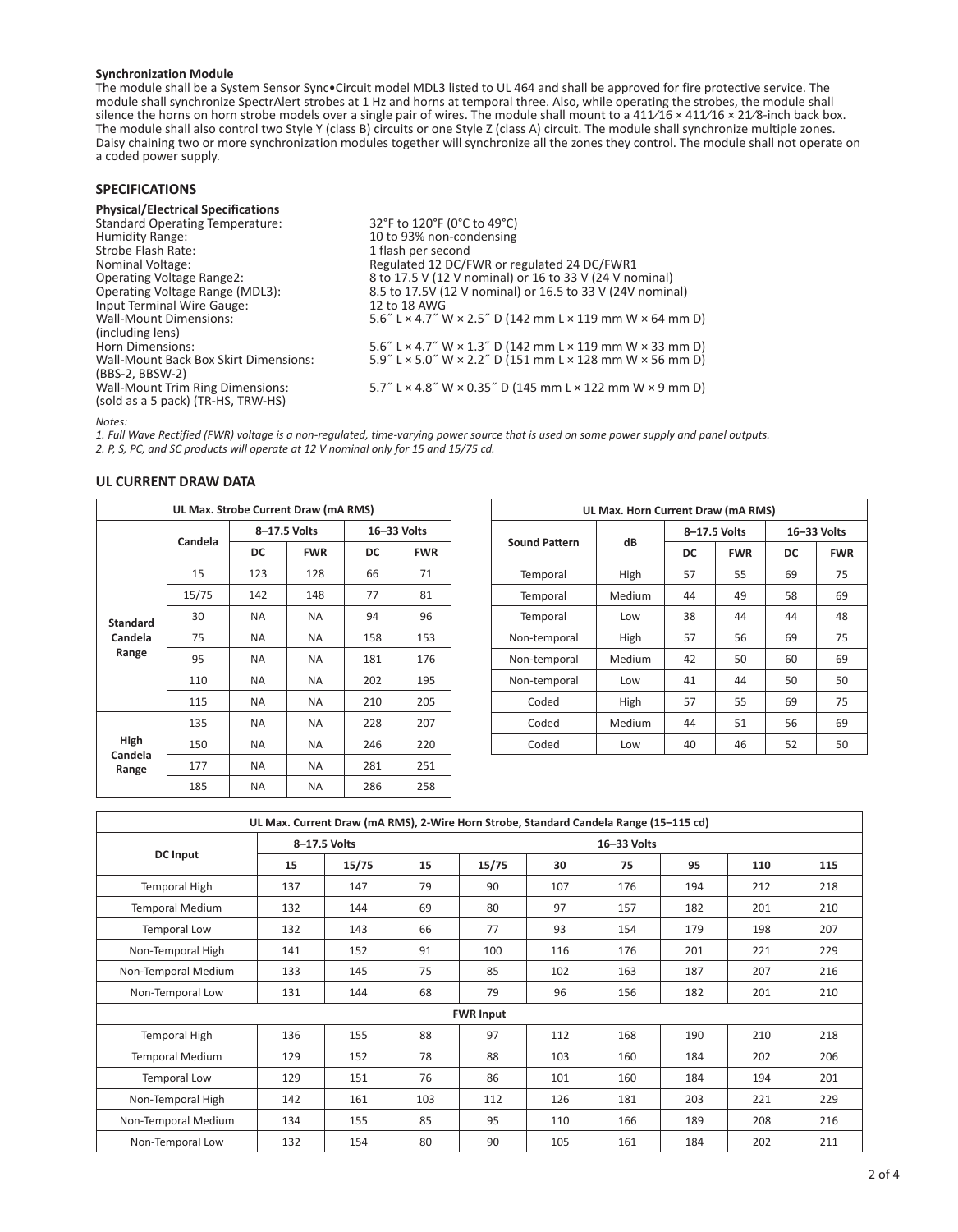| UL Max. Current Draw (mA RMS), 2-Wire Horn Strobe, High Candela Range (135-185 cd) |     |     |             |     |                        |             |     |     |     |
|------------------------------------------------------------------------------------|-----|-----|-------------|-----|------------------------|-------------|-----|-----|-----|
|                                                                                    |     |     | 16-33 Volts |     |                        | 16-33 Volts |     |     |     |
| <b>DC</b> Input                                                                    | 135 | 150 | 177         | 185 | <b>FWR Input</b>       | 135         | 150 | 177 | 185 |
| <b>Temporal High</b>                                                               | 245 | 259 | 290         | 297 | Temporal High          | 215         | 231 | 258 | 265 |
| <b>Temporal Medium</b>                                                             | 235 | 253 | 288         | 297 | <b>Temporal Medium</b> | 209         | 224 | 250 | 258 |
| <b>Temporal Low</b>                                                                | 232 | 251 | 282         | 292 | Temporal Low           | 207         | 221 | 248 | 256 |
| Non-Temporal High                                                                  | 255 | 270 | 303         | 309 | Non-Temporal High      | 233         | 248 | 275 | 281 |
| Non-Temporal Medium                                                                | 242 | 259 | 293         | 299 | Non-Temporal Medium    | 219         | 232 | 262 | 267 |
| Non-Temporal Low                                                                   | 238 | 254 | 291         | 295 | Non-Temporal Low       | 214         | 229 | 256 | 262 |

## **HORN TONES AND SOUND OUTPUT DATA**

| Horn and Horn Strobe Output (dBA) |                      |        |              |            |              |            |                        |            |          |            |
|-----------------------------------|----------------------|--------|--------------|------------|--------------|------------|------------------------|------------|----------|------------|
|                                   |                      |        | $8 - 17.5$   |            | $16 - 33$    |            | <b>24-Volt Nominal</b> |            |          |            |
| Switch<br>Position                | <b>Sound Pattern</b> | dB     | <b>Volts</b> |            | <b>Volts</b> |            | Reverberant            |            | Anechoic |            |
|                                   |                      |        | DC           | <b>FWR</b> | DC           | <b>FWR</b> | DC                     | <b>FWR</b> | DC       | <b>FWR</b> |
| 1                                 | Temporal             | High   | 78           | 78         | 84           | 84         | 88                     | 88         | 99       | 98         |
| 2                                 | Temporal             | Medium | 74           | 74         | 80           | 80         | 86                     | 86         | 96       | 96         |
| 3                                 | Temporal             | Low    | 71           | 73         | 76           | 76         | 83                     | 80         | 94       | 89         |
| $\overline{4}$                    | Non-Temporal         | High   | 82           | 82         | 88           | 88         | 93                     | 92         |          | 100        |
| 5                                 | Non-Temporal         | Medium | 78           | 78         | 85           | 85         | 90                     | 90         | 98       | 98         |
| 6                                 | Non-Temporal         | Low    | 75           | 75         | 81           | 81         | 88                     | 84         | 96       | 92         |
| $7+$                              | Coded                | High   | 82           | 82         | 88           | 88         | 93                     | 92         |          | 101        |
| $8^+$                             | Coded                | Medium | 78           | 78         | 85           | 85         | 90                     | 90         | 97       | 98         |
| 9 <sup>†</sup>                    | Coded                | Low    | 75           | 75         | 81           | 81         | 88                     | 85         | 96       | 92         |

*†Settings 7, 8, and 9 are not available on 2-wire horn strobes.*

# **DIMENSIONS**